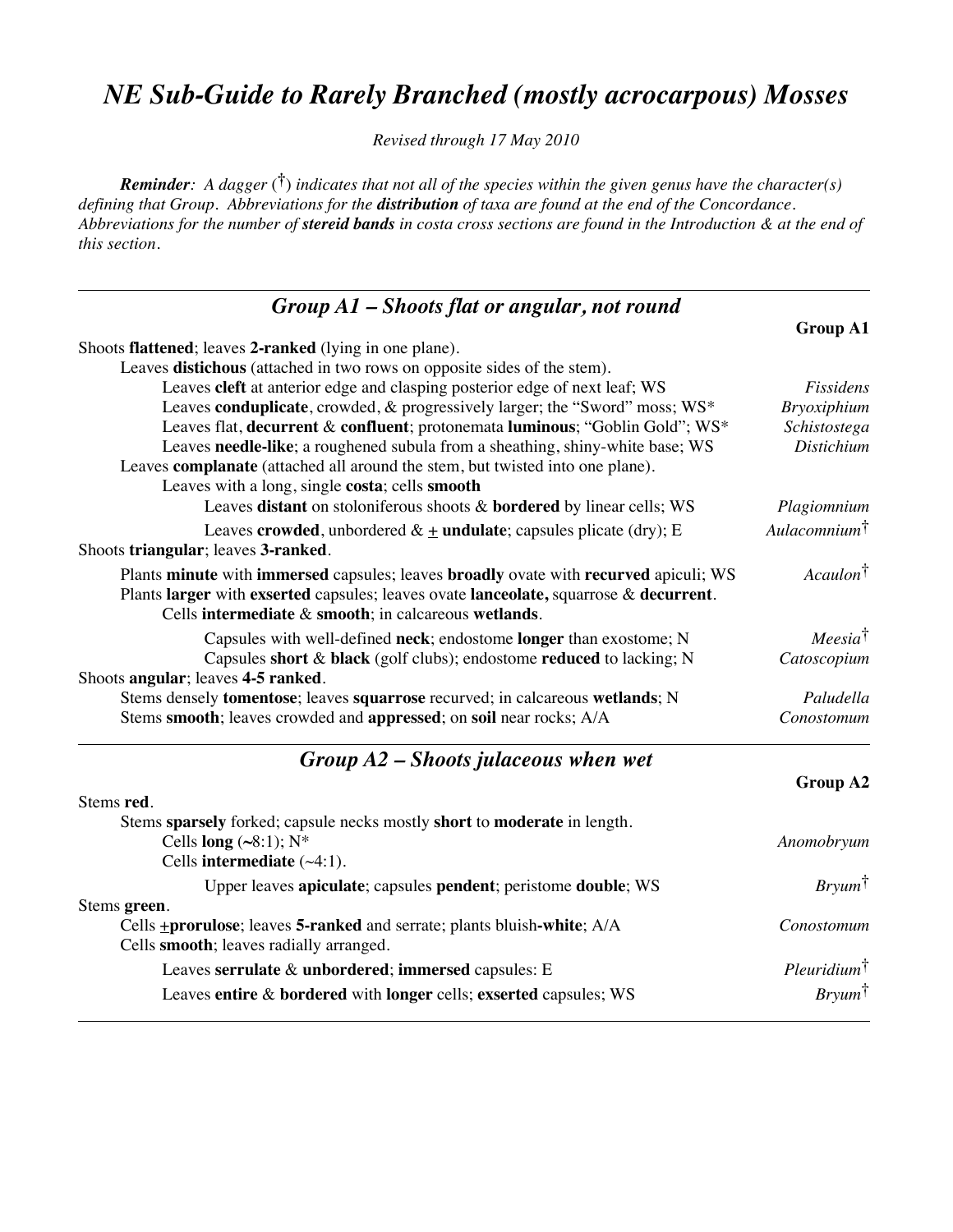### *Group A3 – Stems distinctly tomentose*

|                                                                                            | Group A3                        |
|--------------------------------------------------------------------------------------------|---------------------------------|
| Stems covered with <b>pigmented</b> (reddish to brownish) rhizoidal tomentum to near apex. |                                 |
| Leaves squarrose-recurved & heart shaped; fens; N                                          | Paludella                       |
| Leaves <b>ovate</b> to broadly elliptical.                                                 |                                 |
| Rhizoidal initials in <b>longitudinal rows</b> ; endostome fused into a <b>dome</b> ; N    | Cinclidium                      |
| Rhizoidal initials not in rows; endostome segments free; $N^*$                             | $Rhizomnim^{\dagger}$           |
| Leaves <b>oblong-lanceolate</b> to oblong-lingulate.                                       |                                 |
| Cells pleuripapillose; terminal cell long and smooth; brood bodies axillary; N*            | $Zygodon^{\dagger}$             |
| Cells unipapillose; terminal cell papillose; brood bodies terminal; WS                     | $Aulacomnium^{\dagger}$         |
| Leaves lanceolate to subulate-setaceous; WS                                                | Dicranum                        |
| Stems covered with white-wooly tomentum.                                                   |                                 |
| Leaves with green sheets (lamellae) on their surface; bogs; $N^*$                          | <i>Polytrichum</i> <sup>†</sup> |
| Leaves lacking lamellae; WS                                                                | Dicranum                        |
|                                                                                            |                                 |

### *Group A4 – Stems red*

### **Group A4** Plants **julaceous**. Stems **occasionally** forked; leaves ovate to ovate-lanceolate & concave. Leaves **broadly** obtuse to acute; costa ending **subpercurrent**; cells **~8:1**; N\* *Anomobryum* Leaves obtuse to **acute**; costa percurrent to **excurrent**; cells ~**4:1**; WS *Bryum*† Plants with stems covered with **pigmented** (reddish to brownish) **tomentum**. Rhizoidal initials in **longitudinal rows**; endostome **fused** into a dome; N *Cinclidium* Rhizoidal initials **not** in rows; endostome segments **free**; N\* *Rhizomnium* Plants **neither** julaceous **nor** tomentose. Leaves **bordered** by elongated cells. Leaves distinctly **toothed**; cells **smooth**; leaves **plane**; WS *Mnium*† Leaves **entire;** WS *Bryum*† Leaves **not** bordered. Leaves **serrulate**  $\pm$ **throughout**; cells **prorulose**; WS *Philonotis*<sup>†</sup> Leaves +**serrulate** near the **apex**; cells **smooth**. Leaves **subulate**; alar cells **inflated**, **thick**-walled & **reddish**; N\* *Blindia* Leaves **not** subulate; alar cells **+undifferentiated**; WS *Pohlia*<sup>†</sup>

### *Group A5 – Leaves squarrose-recurved*

| Paludella                   |
|-----------------------------|
|                             |
| $Dicranella^{\dagger}$      |
|                             |
| Tortula <sup>†</sup>        |
| <i>Barbula</i> <sup>†</sup> |
|                             |

**Group A5**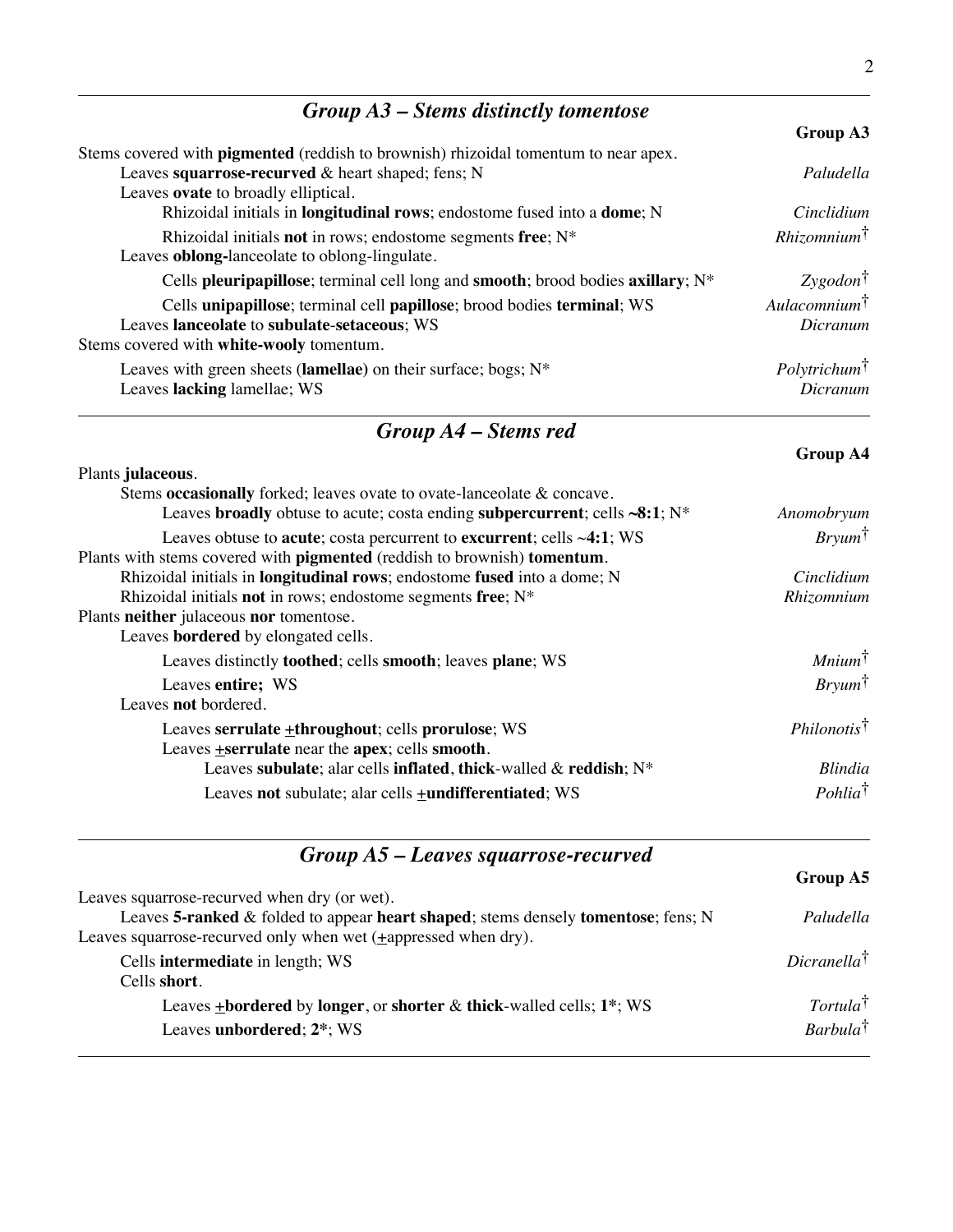| Group A6 -Leaves falcate-secund                                                                                                                                                                                                               |                                         |
|-----------------------------------------------------------------------------------------------------------------------------------------------------------------------------------------------------------------------------------------------|-----------------------------------------|
|                                                                                                                                                                                                                                               | Group A6                                |
| Plants grayish; costa >1/2 leaf breadth with 3(4) cell layers; green striations on leaves; $N^*$<br>Plants green; leaves unistratose $\&$ lacking striations; costa usually <1/5 leaf breadth.                                                | Paraleucobryum <sup>†</sup>             |
| Alar cells obvious; capsules rarely strumose; various habitats; 2 <sup>*</sup> ; WS                                                                                                                                                           | $Dicranum^{\dagger}$                    |
| Alar cells <b>+undifferentiated</b> ; plants small, mostly <1cm; WS                                                                                                                                                                           | $Dicranella^{\dagger}$                  |
| Group $A7$ –Leaves subulate / setaceous (8:1 or greater)                                                                                                                                                                                      | Group A7                                |
| Plants small to <b>minute</b> (mostly $\lt$ 5 mm high) with $\pm$ <b>immersed</b> capsules growing on bare soil,<br>usually as winter annuals; the "pygmy ephemerals" as defined here.<br>Setae straight; capsules immersed & cleistocarpous. |                                         |
| Capsules pyriform with a conspicuous, stomatose neck; spores small; WS<br>Capsules globose to ovoid, lacking a distinct neck.                                                                                                                 | Bruchia <sup>†</sup>                    |
| Calyptrae mitrate or cucullate; spores numerous $\&$ small; WS                                                                                                                                                                                | $P$ leuridium $\dagger$                 |
| Calyptrae rudimentary; spores few & large $(>100\mu)$ ; E<br>Plants larger with exserted capsules growing on various substrates.<br>Leaves with bases distinctly incurved to expanded $\&$ clasping.                                          | $Archidium^{\dagger}$                   |
| Cells intermediate in length & prorulose/papillose; upper cells +bistratose; WS<br>Cells intermediate in length & smooth.                                                                                                                     | Bartramia <sup>†</sup>                  |
| Capsules with distinct, very long necks; WS<br>Capsules lacking a distinct neck.<br>Plants larger; peristome single with forked teeth.                                                                                                        | $Trematodon^{\dagger}$                  |
| Teeth divided to base, round & papillose; WS                                                                                                                                                                                                  | Ditrichum <sup>†</sup>                  |
| Teeth divided to mid-point, flat & pitted-striolate; WS                                                                                                                                                                                       | $Dicranella^{\dagger}$                  |
| Cells short & smooth                                                                                                                                                                                                                          |                                         |
| Upper cells $\pm$ bistratose; capsules inclined, asymmetric & strumose; WS<br>Leaves with a <b>broad</b> , single costa $(>1/3$ the leaf width).                                                                                              | $Oneophorus^{\dagger}$                  |
| Alar cells inflated & hyaline or colored (brownish to reddish).<br>Costa 3(4) cell layers thick (middle & dorsal layers green & "striped"); $N^*$<br>Costa lacking the above unique characters.                                               | Paraleucobryum                          |
| Inner basal cells pale, enlarged $\&$ extending up along the costa; $N^*$<br>Alar cells <b>+undifferentiated</b> ; capsules <b>pyriform</b> ; WS<br>Leaves lacking the above unique characteristics.<br>Alar cells distinctly differentiated. | Dicranodontium<br>Leptobryum            |
| Capsules obovoid to pyriform; on rocks.                                                                                                                                                                                                       |                                         |
| Capsules ribbed (dry); peristome teeth wide-flaring, $\pm$ split & striolate; N<br>Capsules smooth (dry); peristome teeth erect, $\pm$ entire & papillose; N*<br>Capsules lacking any of the above unique characters; substrates various.     | Arctoa<br><b>Blindia</b>                |
| Cells with cuticular ridges; peristome teeth $\pm$ entire & papillose; N*                                                                                                                                                                     | Dicranoweisia                           |
| Cells smooth; peristome teeth forked & pitted-striolate below; WS<br>Alar cells <b>+undifferentiated</b> .                                                                                                                                    | $Dicranum^{\dagger}$                    |
| Cells intermediate to long; peristome teeth usually present.                                                                                                                                                                                  |                                         |
| Plants small $(\leq 2 \text{mm})$ ; leaves little altered $(\text{dry})$ ; on rocks; WS<br>Cells short; annulus compound; peristome teeth mere stubs; WS*                                                                                     | Seligeria <sup>†</sup><br>Brachydontium |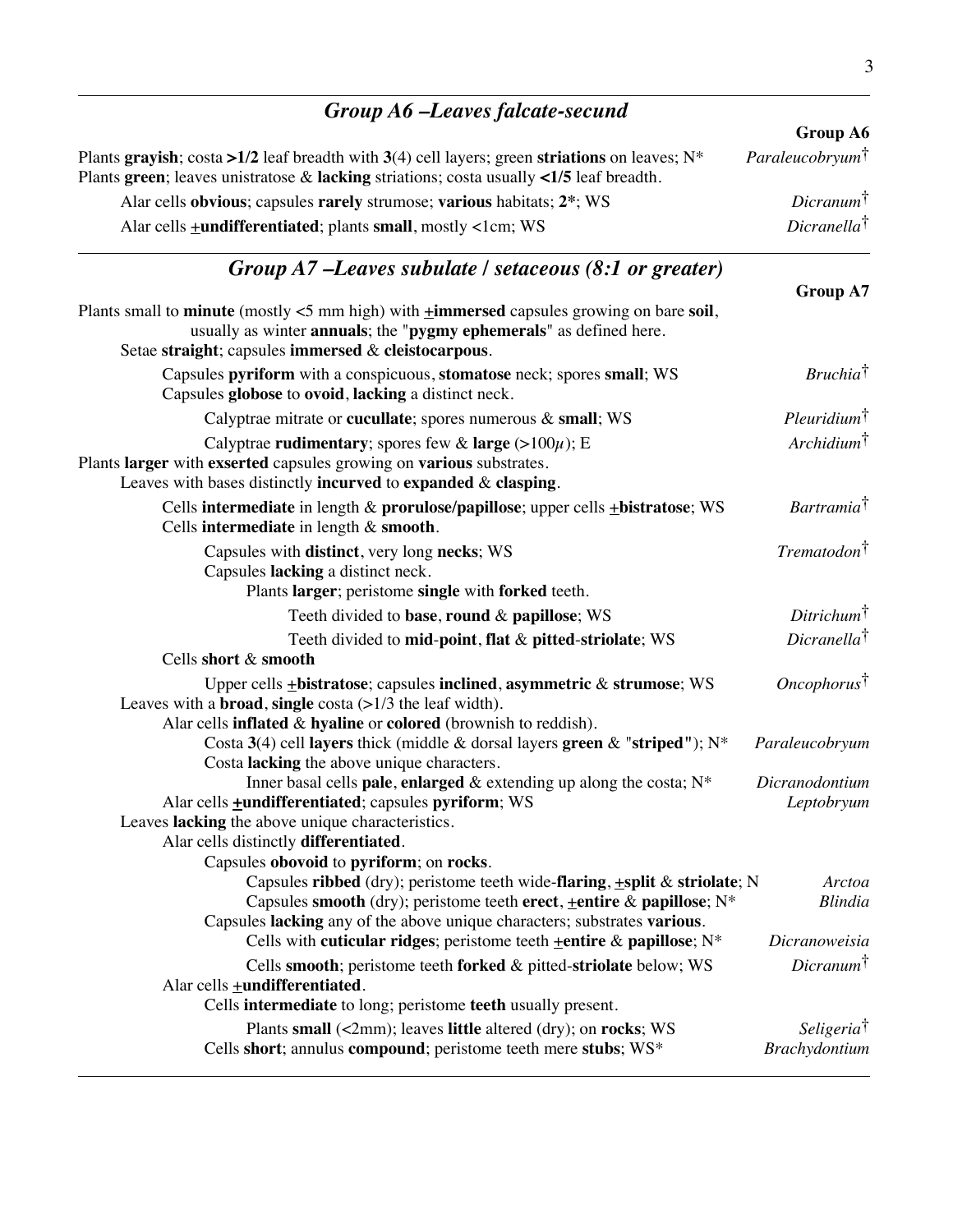| Group A9 – Leaves with hair-points or awns                                                                                                                                             |                                 |
|----------------------------------------------------------------------------------------------------------------------------------------------------------------------------------------|---------------------------------|
|                                                                                                                                                                                        | <b>Group A9</b>                 |
| Plants minute (mostly <5 mm high) with <i>i</i> mmersed capsules growing on bare soil,<br>usually as winter annuals; the "pygmy ephemerals" as defined here.                           |                                 |
| Leaves with reflexed tips; cells with single blunt papillae; WS*<br>Plants growing on <b>dung</b> , animal remains, or other highly nitrogenous materials; the " <b>dung mosses</b> ". | Acaulon <sup>†</sup>            |
| Hypophysis greatly differentiated & colored; peristome teeth chambered; N, CP & SA                                                                                                     | Splachnum <sup>†</sup>          |
| Hypophysis narrowly <b>pyriform</b> $\& \pm$ urn-colored; peristome teeth <b>not</b> chambered; N<br>Plants lacking any of the above unique characteristics.                           | Tetraplodon <sup>†</sup>        |
| Leaves "fleshy" from crowded lamellae covering a very broad costa; WS<br>Leaves with distinct border.                                                                                  | <i>Polytrichum</i> <sup>†</sup> |
| Cells short $(\pm i$ sodiametric); pleuripapillose or smooth; WS<br>Cells intermediate in length; smooth.                                                                              | $Desmatodon^{\dagger}$          |
| Capsules pendent & pyriform; WS<br>Leaves with large, lax & hyaline basal cells contrasting with dense upper cells.                                                                    | $Bryum^{\dagger}$               |
| Basal cells pale with brown, thickened cross walls; calyptrae campanulate; WS<br>Basal cells thin-walled & non-pigmented throughout; calyptrae cucullate.                              | Encalypta <sup>†</sup>          |
| Peristome of 32 twisted teeth on a high basal membrane; WS                                                                                                                             | $Tortula^{\dagger}$             |
| Peristome of $32$ + erect teeth on a low basal membrane; WS<br>Leaves lacking the above unique characteristics.<br>Leaf cells mostly smooth.                                           | $Desmatodon^{\dagger}$          |
| Plants in tufts on tree trunks & branches (rarely on rocks).                                                                                                                           |                                 |
| Leaves crisped when dry; basal cells yellow, thick-walled; WC                                                                                                                          | $U$ lota <sup>†</sup>           |
| Leaves not crisped when dry; basal cells undifferentiated; WS*<br>Plants in tufts, cushions & mats on rocks.<br>Calyptrae small, cucullate or mitrate.                                 | Orthotrichum <sup>†</sup>       |
| Capsules systylious; calyptrae short; in wetter habitats; WS                                                                                                                           | $Schistidium^{\dagger}$         |
| Capsules not systylious; calyptrae to operculum; in dryer habitats; WS<br>Plants on soil primarily.                                                                                    | Grimmia <sup>†</sup>            |
| Cells intermediate in length; capsules pendent & pyriform; WS                                                                                                                          | $Bryum^{\dagger}$               |
| Cells short $(\pm i$ sodiametric); capsules mostly erect & cylindrical; WS                                                                                                             | $Desmatodon^{\dagger}$          |

# *Group A10 – Leaves with lamellae, ridges or filaments*

|                                                                                           | Group A10            |
|-------------------------------------------------------------------------------------------|----------------------|
| Leaves with green, sheet-like lamellae.                                                   |                      |
| Leaves with a very broad costa covered by >20 lamellae.                                   |                      |
| Lamellar apical cells papillose; capsules +terete.                                        |                      |
| Leaves subtubulose; lamellar apical cells elliptic-pyriform; WS                           | Polytrichastrum      |
| Leaves oblong lanceolate; lamellar apical cells <b>+rounded</b> ; WS                      | Pogonatum            |
| Lamellar apical cells smooth or ridged; capsules sharply 4-5 angled; WS                   | Polytrichum          |
| Leaves with a narrow costa having <20 lamellae; WS                                        | Atrichum             |
| Leaves with <b>ridge</b> -like lamellae on the <b>back</b> (dorsal side) of the costa; WS | $Dicramum^{\dagger}$ |
| Leaves with fine, white, threadlike filaments in a tangled, cobwebby weft; $N^*$          | Saelania             |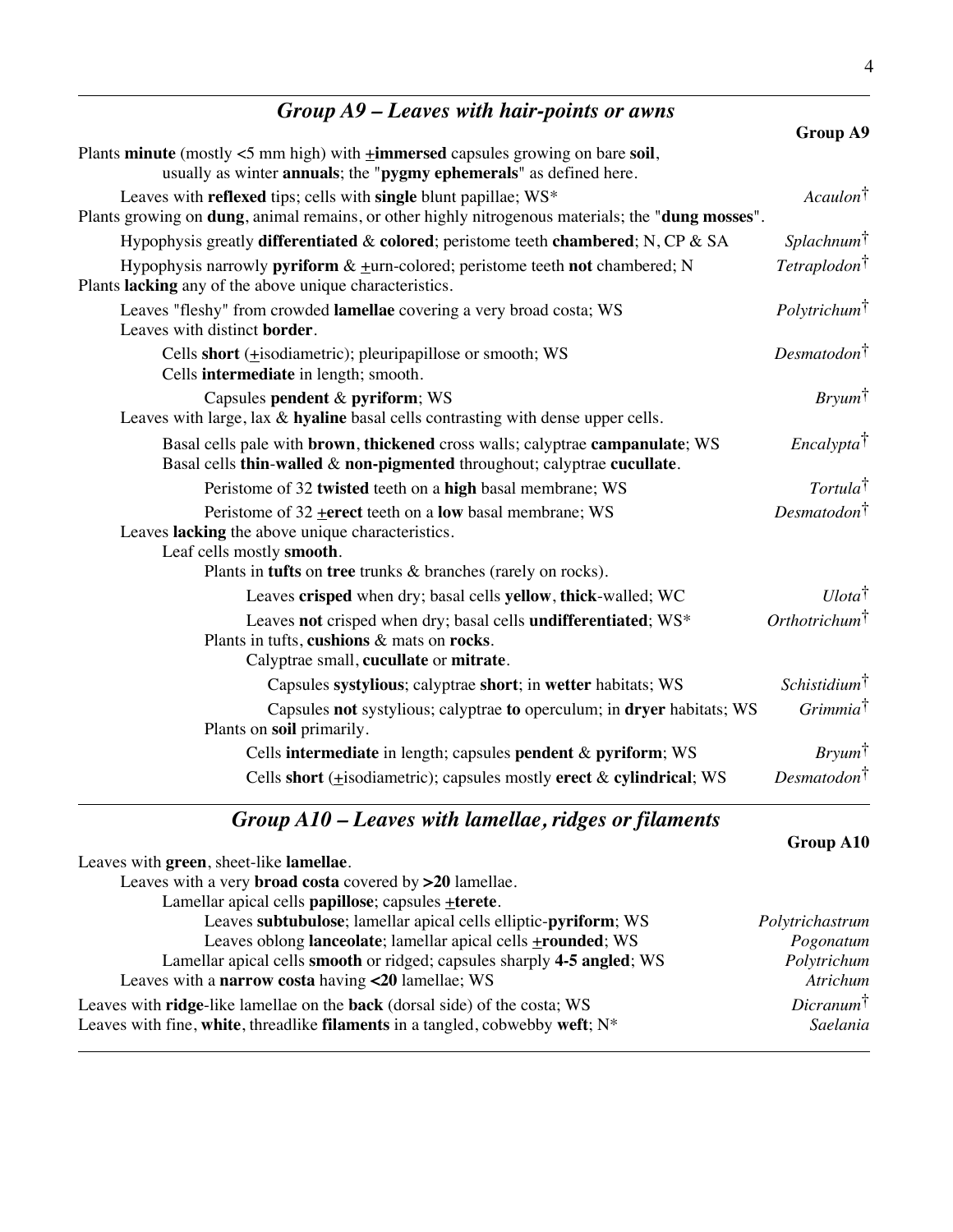| Group A11 – Leaves undulate                                                                                                                         |                                 |
|-----------------------------------------------------------------------------------------------------------------------------------------------------|---------------------------------|
|                                                                                                                                                     | <b>Group A11</b>                |
| Leaves <b>complanate</b> (attached all around the stem but twisted into one plane); E                                                               | Aulacomnium <sup>†</sup>        |
| Leaves with lamellae on the costa; WS                                                                                                               | $Artichum^{\dagger}$            |
| Leaves lacking any of the above unique characteristics; N                                                                                           | $Dicranum^{\dagger}$            |
| Group A12 – Leaves involute                                                                                                                         |                                 |
|                                                                                                                                                     | <b>Group A12</b>                |
| Leaf margins involute wet or dry.                                                                                                                   |                                 |
| Leaf margins infolded / inflexed over photosynthetic lamellae or filaments; WS<br>Leaf margins inrolled over laminae lacking lamellae or filaments. | <i>Polytrichum</i> <sup>†</sup> |
| Leaf cells papillose.                                                                                                                               |                                 |
| Capsules exserted & operculate; WS<br>Capsules immersed to emergent, cleistocarpous; E                                                              | Weissia<br><b>Astomum</b>       |
| Leaf margins involute when dry; plane to erect when wet; cells bulging on upper surface; E                                                          | Hyophila                        |
| Group A13 – Leaves <u>+</u> all costa                                                                                                               |                                 |
|                                                                                                                                                     | Group A13                       |
| Leaves channeled & subtubulose; E                                                                                                                   | Leucobryum                      |
| $Group A14 - Leaves with a broad, single costa$                                                                                                     |                                 |
|                                                                                                                                                     | Group A14                       |
| Leaves bristle-like (setaceous) or with distinct hair-points.                                                                                       |                                 |
| Leaves with costa of 3(4) cell layers (middle & dorsal layers green & "striped"); $N^*$                                                             | Paraleucobryum                  |
| Leaves crowded at stem tips; reddish, axillary hairs common; WS                                                                                     | Leptobryum                      |
| Leaves lacking the above unique characteristics.                                                                                                    |                                 |
| Leaves with strongly differentiated alar cells (inflated & hyaline).                                                                                |                                 |
| Inner basal cells pale, enlarged $\&$ extending up along the costa; $N^*$                                                                           | Dicranodontium                  |
| Leaves with alar cells little differentiated; WS                                                                                                    | $Dicranella^{\dagger}$          |
| Leaves oblong-lanceolate; capsules elongate, curved $\&$ with a conspicuous neck; N                                                                 | $Meesia^{\dagger}$              |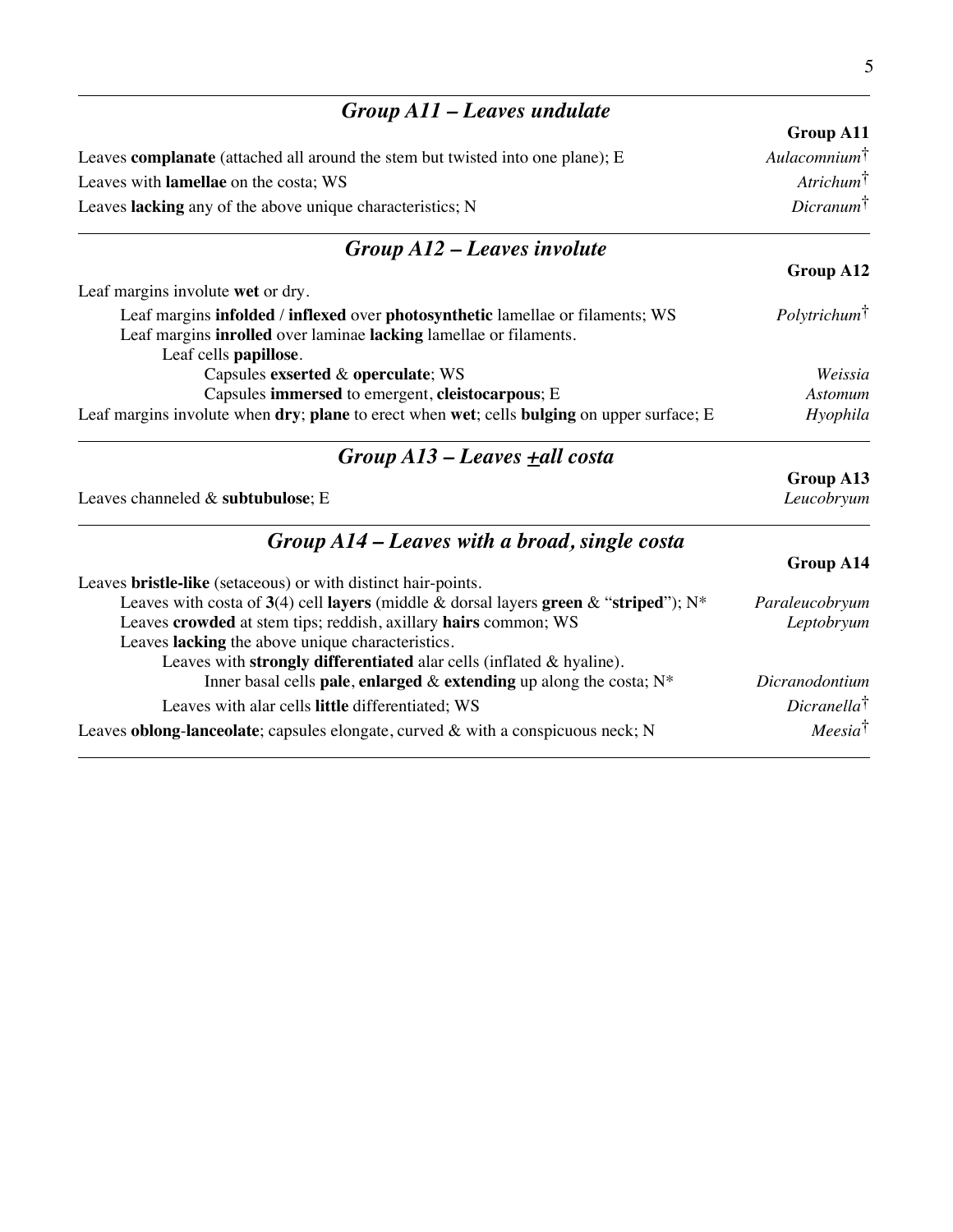| Group A15-Leaves with bases distinctly incurved to expanded& clasping                                                             |                               |
|-----------------------------------------------------------------------------------------------------------------------------------|-------------------------------|
|                                                                                                                                   | Group A15                     |
| Leaves subulate / setaceous (needle or bristle-like).                                                                             |                               |
| Cells intermediate in length $\&$ prorulose/papillose; upper cells $\pm$ bistratose; WS<br>Cells intermediate in length & smooth. | <i>Bartramia</i> <sup>†</sup> |
| Capsules with distinct, very long necks; WS                                                                                       | Trematodon                    |
| Capsules lacking a distinct neck.                                                                                                 |                               |
| Plants larger; peristome single with forked teeth.                                                                                |                               |
| Teeth divided to base, round $\&$ papillose; WS                                                                                   | $Ditrichum^{\dagger}$         |
| Teeth divided to mid-point, flat & pitted-striolate; WS                                                                           | $Dicranella^{\dagger}$        |
| Cells short & smooth; capsules inclined, asymmetric & strumose; WS                                                                | $Oneophorus^{\dagger}$        |
| Leaves with lamellae or ridges on their laminae or costa.                                                                         |                               |
| Leaves with a very <b>broad costa</b> covered by >20 lamellae.                                                                    |                               |
| Leaves mostly unistratose; peristome present.                                                                                     |                               |
| Lamellar apical cells <b>papillose</b> ; capsules <b>+terete</b> .                                                                |                               |
| Leaves subtubulose; lamellar apical cells elliptic-pyriform; WS                                                                   | Polytrichastrum               |
| Leaves oblong lanceolate; lamellar apical cells <b>+rounded</b> ; WS                                                              | Pogonatum                     |
| Lamellar apical cells smooth or ridged; capsules sharply 4-5 angled; WS                                                           | Polytrichum                   |
| Leaves lacking any of the above unique characteristics; cells strongly bulging on upper surface; WS                               | Timmia                        |
| $Group A16$ – Leaves with long decurrencies                                                                                       |                               |

|                                                                                                              | Group A16           |
|--------------------------------------------------------------------------------------------------------------|---------------------|
| Shoots angular in cross-section; leaves squarrose recurved; cells short $\&$ papillose; N                    | Paludella           |
| Shoots terete (round in cross-section); capsules pyriform or pendulous.                                      |                     |
| Leaves distinctly <b>toothed</b> +throughout.                                                                |                     |
| Marginal teeth paired; sterile stems +erect & round; WS                                                      | <b>Mnium</b>        |
| Marginal teeth single; sterile stems prostrate & complanate; WS                                              | Plagiomnium         |
| Leaves entire to $\pm$ serrulate or $\pm$ toothed at apex.                                                   |                     |
| Leaves predominantly <b>broader near</b> the middle; capsules <b>pendent</b> .                               |                     |
| Leaves commonly <b>bordered</b> ; median cells <4:1; WS                                                      | $Bryum^{\dagger}$   |
| Leaves not bordered; median cells >4:1; WS                                                                   | $Pohlia^{\dagger}$  |
| Leaves predominantly <b>broader</b> at the <b>base</b> ; setae very long; capsules $\pm$ <b>inclined</b> ; N | Meesia <sup>†</sup> |
|                                                                                                              |                     |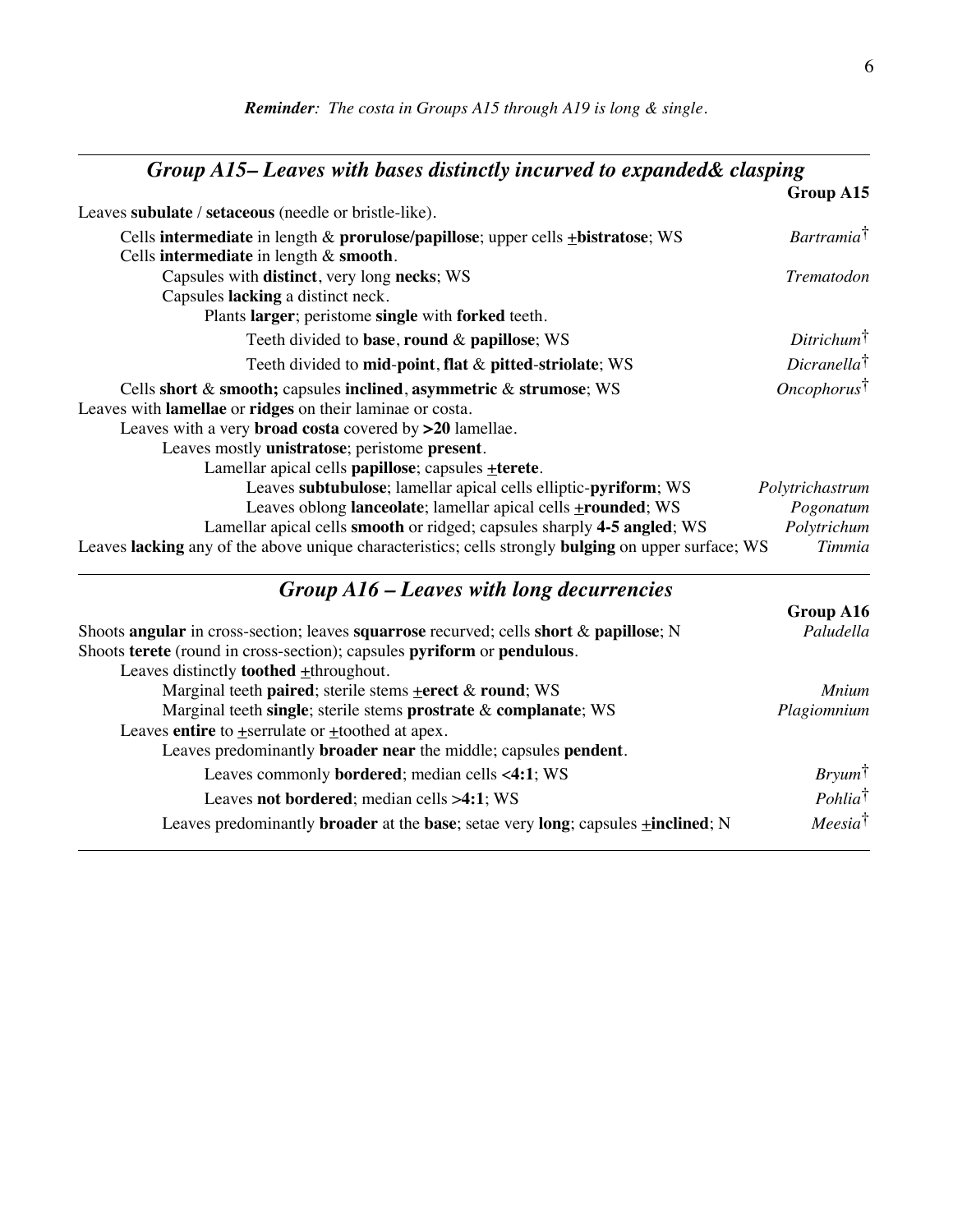## *Group A17 – Leaves with a distinct group of hyaline cells*

#### **Group A17**

*Note: hyaline cells may not be clearly distinct in very old leaves that have lost their chlorophyll.*

| Hyaline cells at apex of leaves; plants whitish.<br>Stems often forked or branched; cells papillose (simple & forked); capsules immersed; WS                                                  | Hedwigia                          |
|-----------------------------------------------------------------------------------------------------------------------------------------------------------------------------------------------|-----------------------------------|
| Stems rarely branched; leaves apiculate; capsules pendent; cells smooth; WS                                                                                                                   | $Bry \mu m^{\dagger}$             |
| Hyaline cells as <b>marginal wedges</b> broadest at the base of leaves.<br>Leaves spreading & crenulate to entire; upper cells pleuripapillose; WS                                            | Tortella                          |
| Hyaline cells in <b>abruptly differentiated</b> , $\pm$ oval "windows" (cancellinae) in the lower $1/3$ of leaves.                                                                            |                                   |
| Leaf margins revolute; peristome of 32 twisted teeth; 1 <sup>*</sup> ; WS                                                                                                                     | Tortula <sup>†</sup> (Syntrichia) |
| Hyaline, inflated & thin-walled cells across the lower $1/3$ of leaves. <sup>#</sup><br>Leaves toothed above.                                                                                 |                                   |
| Upper leaf cells densely pleuripapillose; capsules smooth; 2*<br>Older leaves brick-red; stems lacking a hyalodermis; WS                                                                      | Bryoerythrophyllum                |
| Leaves revolute at least below; 1 <sup>*</sup> .<br>Leaves $\pm$ rounded with short to long awns; cells 10-13 $\mu$ ; peristome present.                                                      |                                   |
| Peristome of 32 twisted teeth on a high basal membrane; WS                                                                                                                                    | Tortula <sup>†</sup>              |
| Peristome of $32$ + erect teeth on a low basal membrane; WS                                                                                                                                   | $Desmatodon^{\dagger}$            |
| Leaves $\pm$ acute; cells 15-20 $\mu$ ; peristome none or rudimentary; WS<br>Leaves lacking any of the above unique characteristics.                                                          | Pottia <sup>†</sup> (Microbryum)  |
| Cross walls of basal cells thick & brown; calyptrae long campanulate; 1*; WS<br>Cross walls of normal thickness; calyptrae cucullate.<br>Stems with a hyalodermis; papillae usually bifid; 2* | <i>Encalypta</i> <sup>†</sup>     |
| Stems lacking a central strand; WS<br>Stems lacking a hyalodermis; papillae usually C-shaped; 1 <sup>*</sup> .                                                                                | Oxystegus                         |
| Peristome of 32 twisted teeth on a high basal membrane; WS                                                                                                                                    | $Tortula^{\dagger}$               |
| Peristome of $32$ + erect teeth on a low basal membrane; WS                                                                                                                                   | Desmatodon <sup>†</sup>           |
| $\#$ : Note: Many taxa with short, papillose, medial cells possess hasal cells that are somowhat                                                                                              |                                   |

*#: Note: Many taxa with short, papillose, medial cells possess basal cells that are somewhat differentiated, i.e., pale (translucent), less papillose, somewhat elongated and/or colored, especially near the insertion. The taxa in this Group A16 represent the extreme, strongly differentiated condition of a gradient while those taxa with the less differentiated basal cells are found in Group A23.*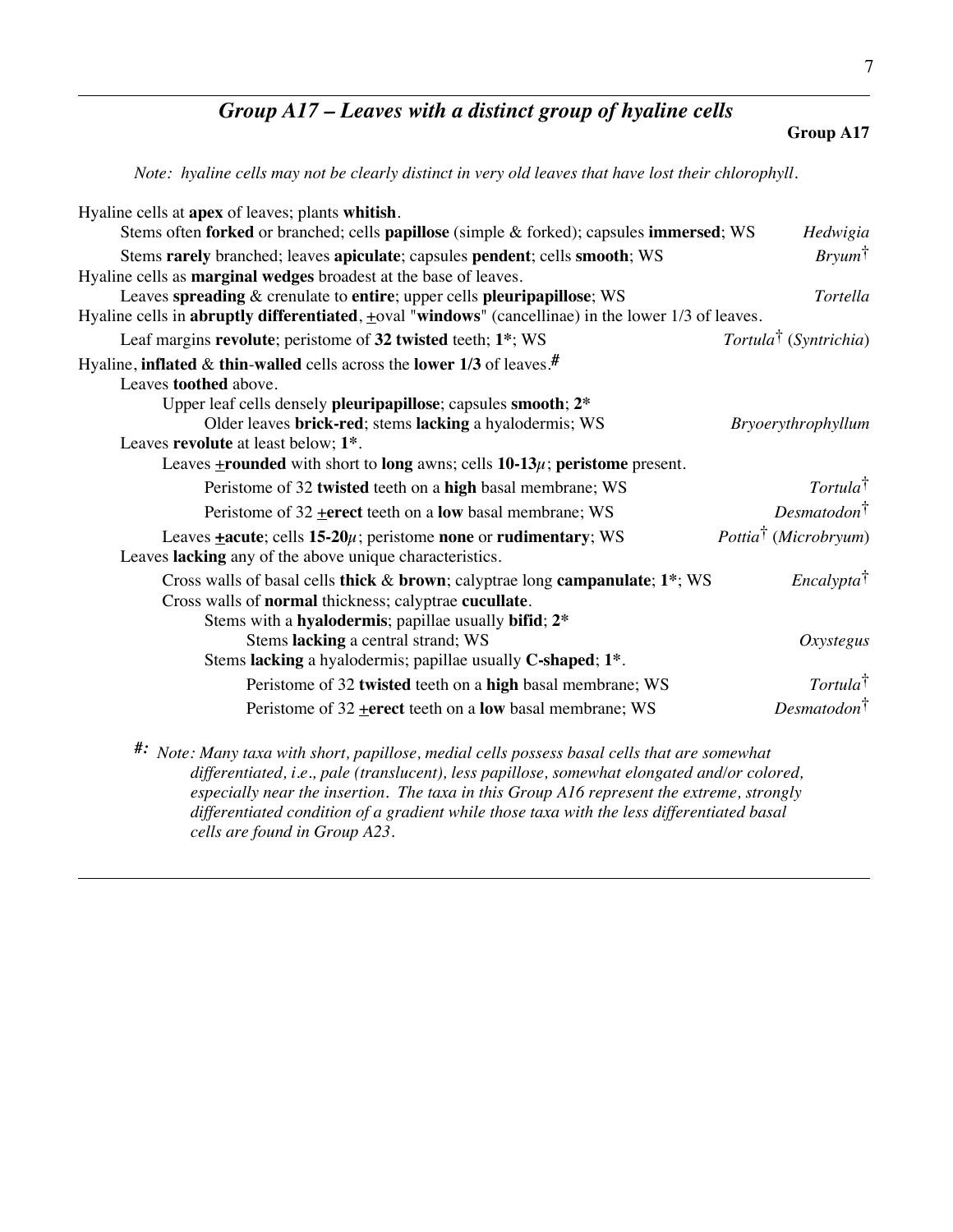# *Group A18 – Leaves with a distinct marginal border*

|                                                                                             | Group A18               |
|---------------------------------------------------------------------------------------------|-------------------------|
| Leaves ciliate at the margins.                                                              |                         |
| Plants primarily protonemata; capsules inclined, ovoid & ventricose; WS*                    | Buxbaumia               |
| Leaves with a border of <b>elongate</b> cells contrasting with <b>shorter</b> medial cells. |                         |
| Plants erect, rosulate-foliate & large; from horizontal, underground stems; WS              | Rhodobryum              |
| Plants strongly flattened; leaves twisted into one plane (complanate); WS                   | Plagiomnium             |
| Plants with red stems; stems tomentose.                                                     |                         |
| Rhizoidal initials in <b>longitudinal rows</b> ; endostome fused into a <b>dome</b> ; N     | Cinclidium              |
| Rhizoidal initials not in rows; endostome segments free; N*                                 | Rhizomnium              |
| Plants lacking the above unique characteristics.                                            |                         |
| Leaves with lamellae on the costa; WS                                                       | Atrichum                |
| Leaves with paired teeth on margins; WS                                                     | $Minimum^{\dagger}$     |
| Leaves with single teeth on margins.                                                        |                         |
| Leaves rounded-obtuse & apiculate; upper cells in oblique rows; N*                          | Pseudobryum             |
| Leaves rounded-obtuse & apiculate; upper cells not in oblique rows; $N^*$                   | Plagiomnium             |
| Leaves acute to awned; cells not in oblique rows; capsules pendent & pyriform; WS           | $Bryum^{\dagger}$       |
| Leaves with entire margins.                                                                 |                         |
| Leaf cells $>3:1$ .                                                                         |                         |
| Capsules pendent & pyriform; WS                                                             | $Bryum^{\dagger}$       |
| Capsules erect; leaves rounded-obtuse; upper cells in oblique rows; N*                      | Pseudobryum             |
| Leaf cells $1-2:1$ ; $A/A$                                                                  | Cyrtomnium              |
| Leaves with margins differing in color and/or opacity from the medial laminae.              |                         |
| Peristome (32) spirally twisted above a high basal membrane; WS                             | Tortula <sup>†</sup>    |
|                                                                                             |                         |
| Peristome (16) obliquely slanted above a low basal membrane; WS                             | Desmatodon <sup>†</sup> |

# *Group A19 – Leaves with distinct alar cells*

|                                                                                         | Group A19            |
|-----------------------------------------------------------------------------------------|----------------------|
| Stems tomentose; alar cells inflated, hyaline $\&$ +yellow-brown towards the margin; WS | Dicranum             |
| Stems not or indistinctly tomentose; alar cells not as above.                           |                      |
| Costa broad, $>1/3$ leaf width; alar cells inflated, & hyaline to brownish to reddish.  |                      |
| Costa 3(4) cell layers thick (middle & dorsal layers green & "striped); $N^*$           | Paraleucobryum       |
| Costa lacking the above unique characters.                                              |                      |
| Inner basal cells pale, enlarged $\&$ extending up along the costa; $N^*$               | Dicranodontium       |
| Costa narrow, $\langle 1/3 \rangle$ leaf width.                                         |                      |
| Alar cells enlarged to inflated & yellowish to brownish.                                |                      |
| Capsules obovoid to pyriform; on rocks; $N^*$                                           | <i>Blindia</i>       |
| Capsules cylindrical; substrates various.                                               |                      |
| Cells with cuticular ridges; peristome teeth $\pm$ entire & papillose; N <sup>*</sup>   | <b>Dicranoweisia</b> |
| Cells smooth; peristome teeth forked & pitted-striolate below; WS                       | Dicranum             |
| Alar cells sub-quadrate & pale; cells $\pm$ thick-walled & often nodulose; WS           | $Grimmia^{\dagger}$  |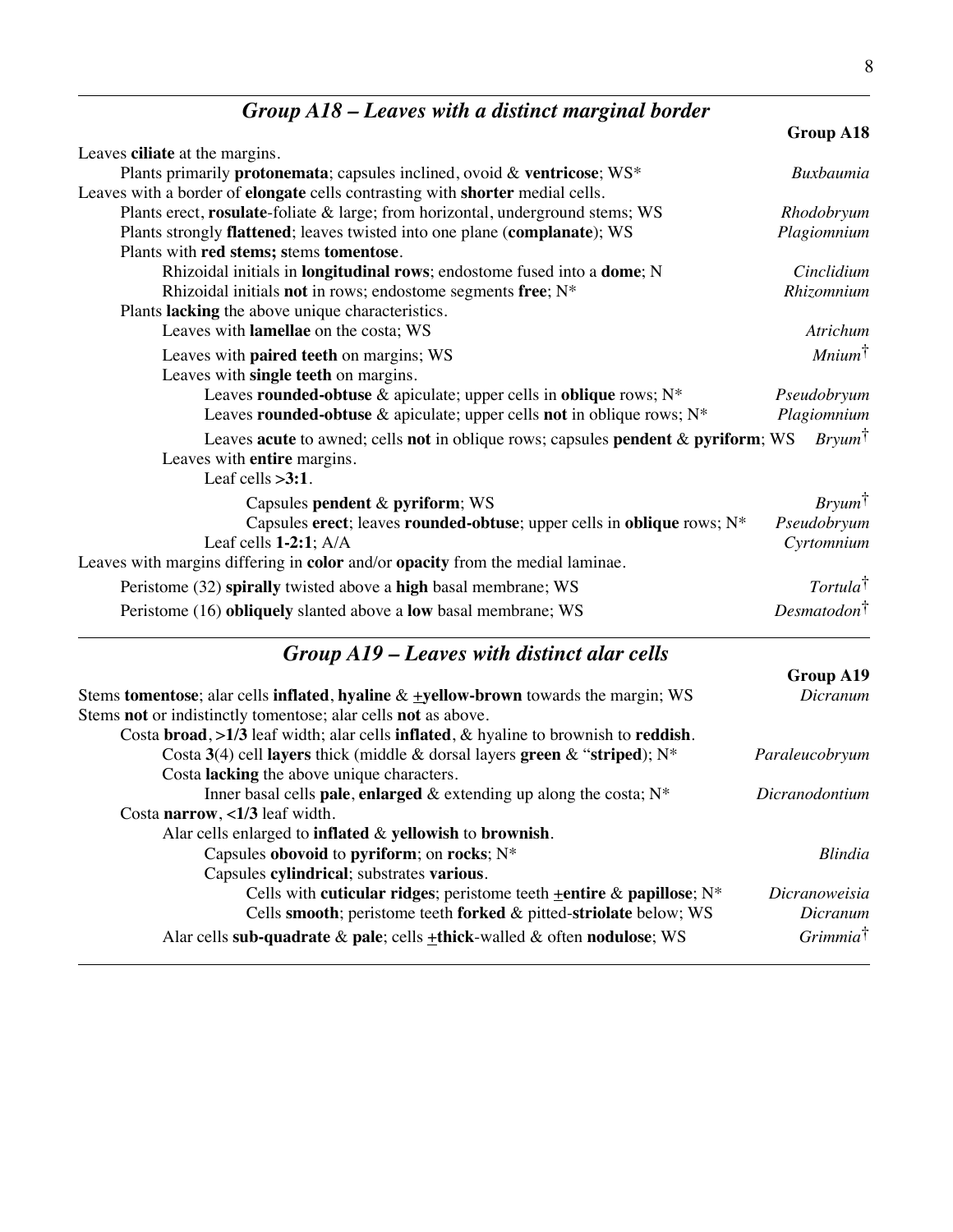| $Group A20$ – Leaves with costa extremely reduced to lacking                                        |                        |
|-----------------------------------------------------------------------------------------------------|------------------------|
|                                                                                                     | Group A20              |
| Leaves in clusters of branches around a central stem $\&$ a network of green $\&$ hyaline cells; WS | Sphagnum               |
| Leaves distichous, decurrent & confluent; protonemata luminous; "Goblin Gold"; WS*                  | Schistostega           |
| Leaves spinose serrate; protonemata persistent; cells smooth; pygmy ephemerals; WS                  | $E$ phemerum $\dagger$ |
| Leaves lacking the above unique characters.                                                         |                        |

Cells **papillose**; capsules **exserted** & **valvate** (4x); plants reddish-**black**; on **rocks**; N\* *Andreaea*† Cells **smooth**.

Capsules **exserted** with **4 large teeth**; on undersides of **rock overhangs**; N *Tetrodontium*† Capsules sessile & gymnostomous; pygmy ephemerals; on soil; WS

*Reminder: Definitions for cell length to breadth ratios are found in the Introduction, the Overview & at the end of this section.*

| Group $A21$ – Cells long (>5:1) & smooth                                                  |                             |  |
|-------------------------------------------------------------------------------------------|-----------------------------|--|
|                                                                                           | Group A21                   |  |
| Leaves little altered (dry); cell walls not thickened; capsules inclined to pendulous; WS | $Pohlia^{\dagger}$          |  |
| Group $A22$ – Cells intermediate (2-5:1) & distinctly papillose                           |                             |  |
|                                                                                           | Group A22                   |  |
| Leaves ovate $\&$ abruptly narrowed to a short acumen; papillae simple; W $\&$ VT         | Philonotis <sup>†</sup>     |  |
| Leaves linear-lanceolate to subulate from an erect base; papillae simple; WS              | Bartramia <sup>†</sup>      |  |
| Group $A23$ – Cells intermediate (2-5:1) & distinctly prorulose                           |                             |  |
|                                                                                           | Group A23                   |  |
| Leaves julaceous and 5-ranked; peristome teeth fused at tip; A/A                          | Conostomum                  |  |
| Leaves and peristome teeth otherwise.                                                     |                             |  |
| Setae straight; capsules asymmetric & furrowed; peristome teeth lanceolate.               |                             |  |
| Leaves with <b>bistratose</b> margins $\&$ /or lamina; mesic habitats; WS                 | Bartramia <sup>†</sup>      |  |
| Leaves unistratose; hydric habitats; WS                                                   | Philonotis <sup>†</sup>     |  |
| Setae short, capsules immersed                                                            |                             |  |
| Leaves $\pm$ linear-lanceolate & $\pm$ spinulose above; protonemata persistent; WS        | $E$ phemerum $\dagger$      |  |
| Leaves <b>+subulate &amp; serrulate</b> above; protonemata ephemeral; WS                  | <i>Bruchia</i> <sup>†</sup> |  |

A20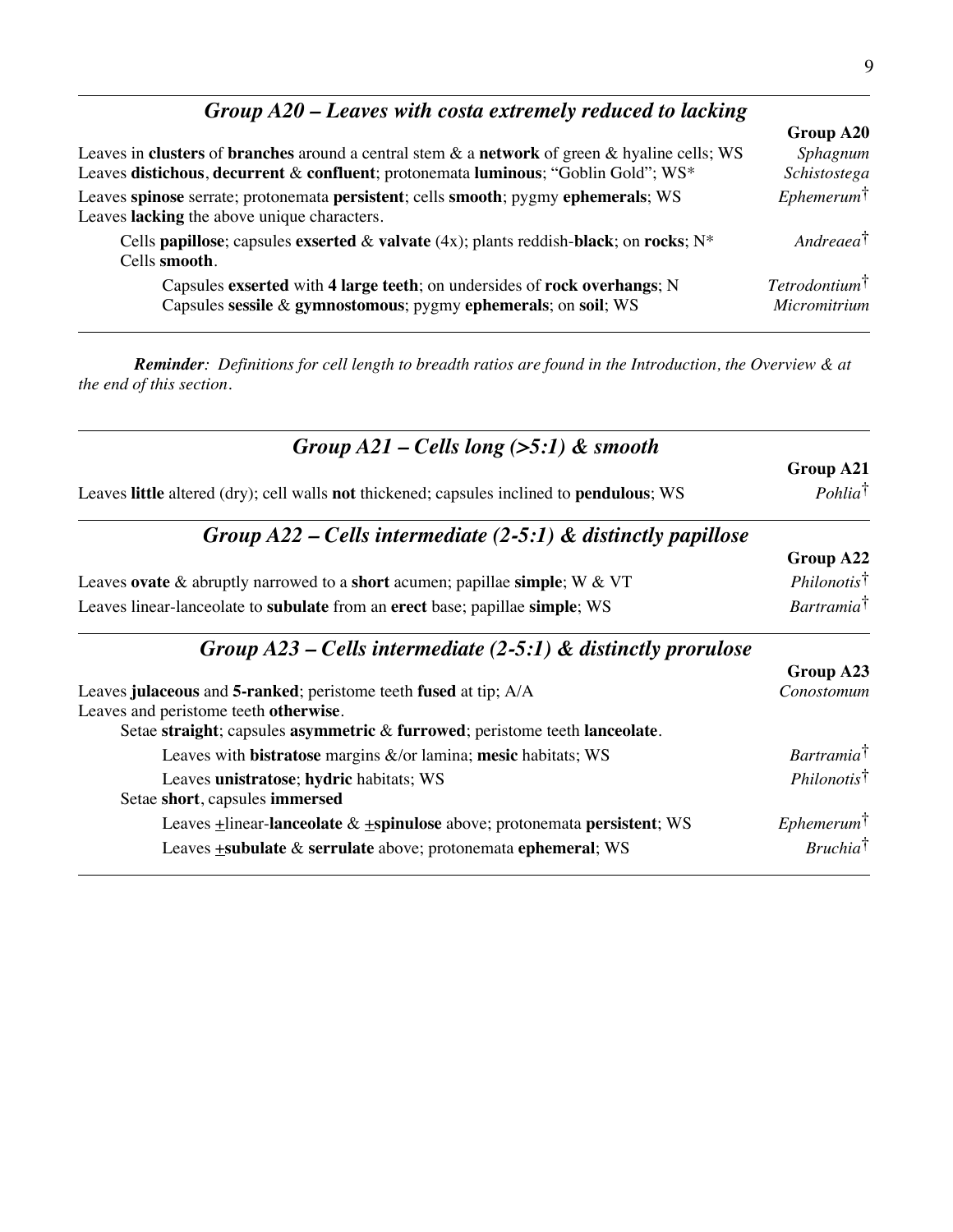*Group A24 – Cells intermediate & smooth (or indistinctly ornamented\*)*

|                                                                                                | Group A24             |
|------------------------------------------------------------------------------------------------|-----------------------|
| Leaves predominantly <b>broader near</b> or <b>above</b> the middle $(\pm$ oblong or obovate). |                       |
| Plants small, winter annuals on soil.                                                          |                       |
| Capsules clearly exserted.                                                                     |                       |
| Costa strong; protonemata ephemeral; peristome lacking; WS                                     | Physcomitrium         |
| Costa weak; protonemata persistent; peristome present; WS*                                     | <b>Discelium</b>      |
| Capsules $\pm$ <b>immersed</b> & $\pm$ <b>pyriform</b> .                                       |                       |
| Leaves +concave-obovate & serrulate; capsules operculate; WS                                   | Physcomitrium         |
| Leaves +concave-ovate & entire; capsules cleistocarpous; WS                                    | $Bruchia^{\dagger}$   |
| Plants otherwise.                                                                              |                       |
| Leaves commonly bordered by linear cells; capsules pyriform & pendent; WS                      | <b>Bryum</b>          |
| Leaves unbordered.                                                                             |                       |
| Medial cells smooth $\&$ >5:1 (linear rhomboidal); capsules pendent; WS                        | $Pohlia^{\dagger}$    |
| Medial cells smooth $\< 4:1$ ; capsules inclined to erect.                                     |                       |
| Peristome of 4 massive teeth; plants bud-like; costa weak; on rocks; N                         | Tetrodontium          |
| Peristome of 16 teeth; costa strong; on soil.                                                  |                       |
| Capsules with well-differentiated necks; calyptrae mitrate; N*                                 | Tayloria              |
| Capsules lacking a distinctive neck; calyptrae inflated cucullate.                             |                       |
| Capsules inclined & asymmetric; WS                                                             | Funaria               |
| Peristome lacking; capsules erect & symmetric; calyptrae mitrate; WS                           | Physcomitrium         |
| Leaves predominantly <b>broader</b> near the <b>base</b> $( \pm$ lanceolate).                  |                       |
| Plants small, winter annuals on soil; capsules <b>+immersed &amp; cleistocarpous</b> ; WS      | $Bruchia^{\dagger}$   |
| Plants otherwise; capsules exserted & peristomate.                                             |                       |
| Leaves 3-ranked; setae very long; plants of calcareous wetlands.                               |                       |
| Capsules with well-defined neck; endostome longer than exostome; N                             | Meesia                |
| Capsules short & black (golf clubs); endostome reduced to lacking; N                           | Catoscopium           |
| Leaves <b>+subulate</b> / setaceous.                                                           |                       |
| Capsules ovoid; plants minute to very small; on calcareous rocks; WS (N)                       | Seligeria             |
| Capsules long cylindric; peristome teeth round, fully split & papillose; WS                    | Ditrichum             |
| Capsules <b>+oblong</b> , often curved; peristome teeth flat, split 1/2 & pitted; WS           | Dicranella            |
| Leaves with expanded, sheathing leaf bases; WS                                                 | Dicranella            |
| Leaves lacking any of the above unique characteristics.                                        |                       |
| Plants on calcareous rocks & small (<2mm); setae cygneous (wet); N                             | Seligeria campylopoda |
| Plants of calcareous wetlands; setae very long; peristome double; N                            | Meesia                |
| Plants of Cu or S rich soils; setae lateral; peristome endostome only; N*                      | Mielichhoferia        |
| Plants of disturbed soil; setae terminal; peristome single; WS                                 | Ditrichum             |

\*: bulging, mammillose, indistinctly papillose (i.e. low papillae) or slightly prorulose.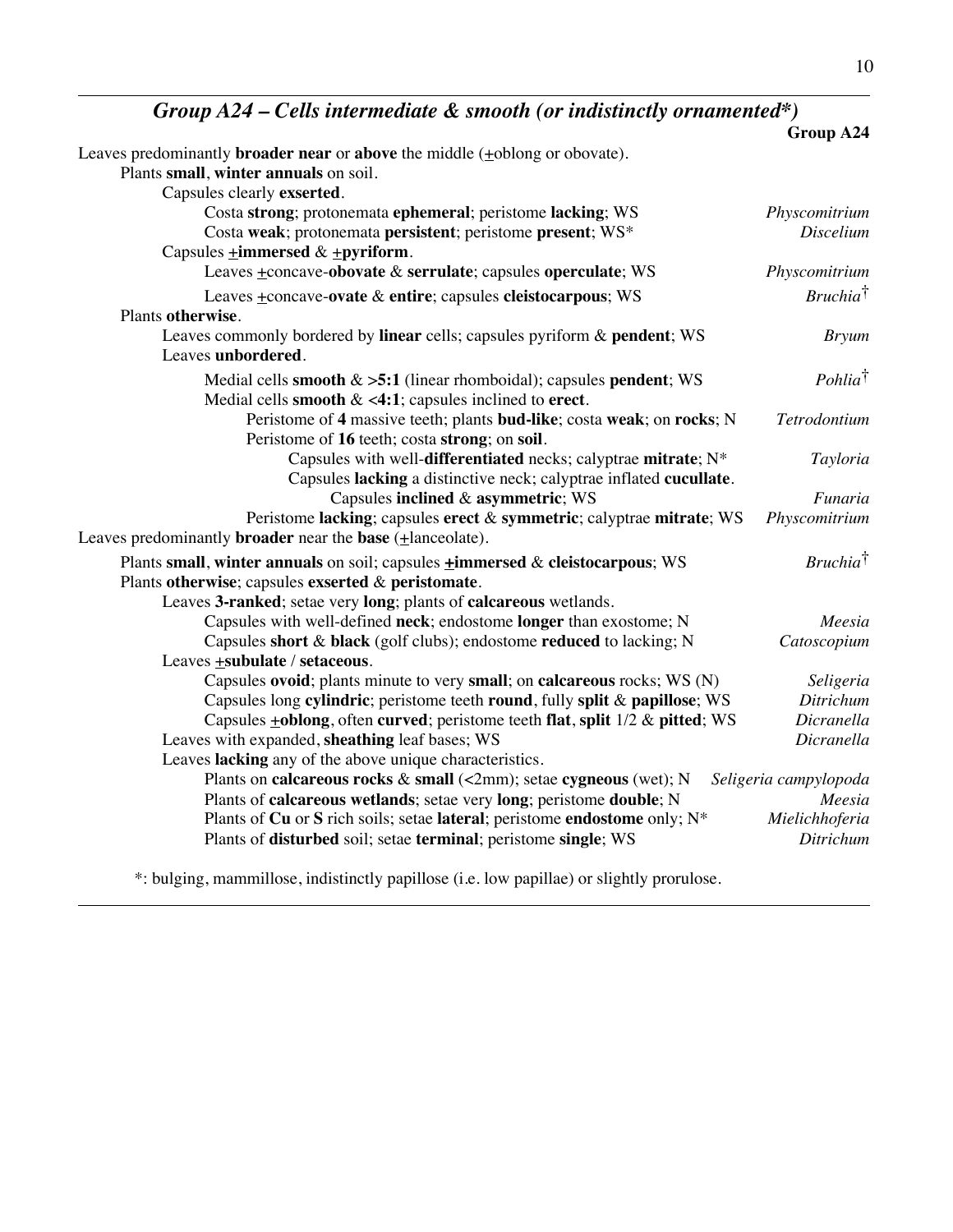| Group $A23 - Ceus$ snort $(S2:1)$ $\alpha$ atsunctly papillose                                                                                                               |                              |
|------------------------------------------------------------------------------------------------------------------------------------------------------------------------------|------------------------------|
|                                                                                                                                                                              | Group A25                    |
| Leaves with expanded, sheathing bases; cells strongly bulging on upper surface; WS<br>Leaves distinctly <b>toothed</b> in the upper half.                                    | Timmia <sup>†</sup>          |
| Cells unipapillose or mammillose; ventral stereid band weak or lacking.                                                                                                      |                              |
| Leaves +narrow; cells coarsely papillose; capsules furrowed; N<br>Leaves lacking the above unique characteristics.                                                           | Cynodontium <sup>†</sup>     |
| Cells pleuripapillose.<br>Papillae forked; basal cells with brown cross-walls; calyptrae long-cylindric; WS<br>Papillae C-shaped.                                            | Encalypta                    |
| Basal cells with brown cross-walls; calyptrae long-cylindric; 1*; WS<br>Basal cell walls uncolored; calyptrae cucullate.                                                     | Encalypta                    |
| Peristome teeth long & twisted; 2*; WS                                                                                                                                       | Barbula <sup>†</sup>         |
| Peristome teeth short & erect; 1*; WS                                                                                                                                        | Desmatodon <sup>†</sup>      |
| Papillae conical.<br>Cells with 4-7 papillae;                                                                                                                                |                              |
| Stems repeatedly forked; capsules elongate & urn-shaped; 2*; WS                                                                                                              | Amphidium                    |
| Stems sparsely forked; capsules <b>+pyriform</b> ; 1 <sup>*</sup> or lacking; WS <sup>*</sup><br>Cells with 1-4 papillae.                                                    | Zygodon                      |
| Costa with two stereid bands.                                                                                                                                                |                              |
| Leaf margins revolute on both sides; peristome present.                                                                                                                      |                              |
| Papillae crowded; basal cells hyaline; peristome twisted; WS                                                                                                                 | Barbula <sup>†</sup>         |
| Papillae scattered; basal cells green; peristome +oblique; WS                                                                                                                | $Didymodon^{\dagger}$        |
| Leaf margins revolute on one side only; peristome lacking; WS<br>Leaf margins plane; peristome lacking; WS<br>Costa with one stereid band; peristome lacking.                | Hymenostylium<br>Gymnostomum |
| Sporophytes lateral; stem rounded-triangular; WS                                                                                                                             | Anoectangium                 |
| Sporophytes terminal; stem round; WS<br>Costa lacking stereid bands; peristome present.                                                                                      | Gymnostomum                  |
| Basal marginal cells with thickened cross-walls; WS                                                                                                                          | Ulota <sup>†</sup>           |
| Basal marginal cells <b>+undifferentiated</b> ; WS                                                                                                                           | $Orthotrichum^{\dagger}$     |
| Cells unipapillose.                                                                                                                                                          |                              |
| Leaves serrulate at apex; stems tomentose; gemmae on stem extensions; WS<br>Leaves entire.                                                                                   | $Aulacomnium^{\dagger}$      |
| Capsules exserted; peristome of 32 twisted teeth; plants on soil & rocks; $2^*$ ; WS                                                                                         | Barbula <sup>†</sup>         |
| Capsules $\pm$ emergent & valvate (4x); blackish plants on rocks; 0*; N*<br>Capsules $\pm$ <b>immersed</b> with 16 $\pm$ <b>reflexed</b> teeth; plants on trees & rocks; 0*. | Andreaea <sup>†</sup>        |
| Basal marginal cells with thickened cross-walls; WS                                                                                                                          | $U lota^{\dagger}$           |
| Basal marginal cells <b>+undifferentiated</b> ; WS                                                                                                                           | Orthotrichum <sup>†</sup>    |
|                                                                                                                                                                              |                              |

## *Group A25 – Cells short (<2:1) & distinctly papillose*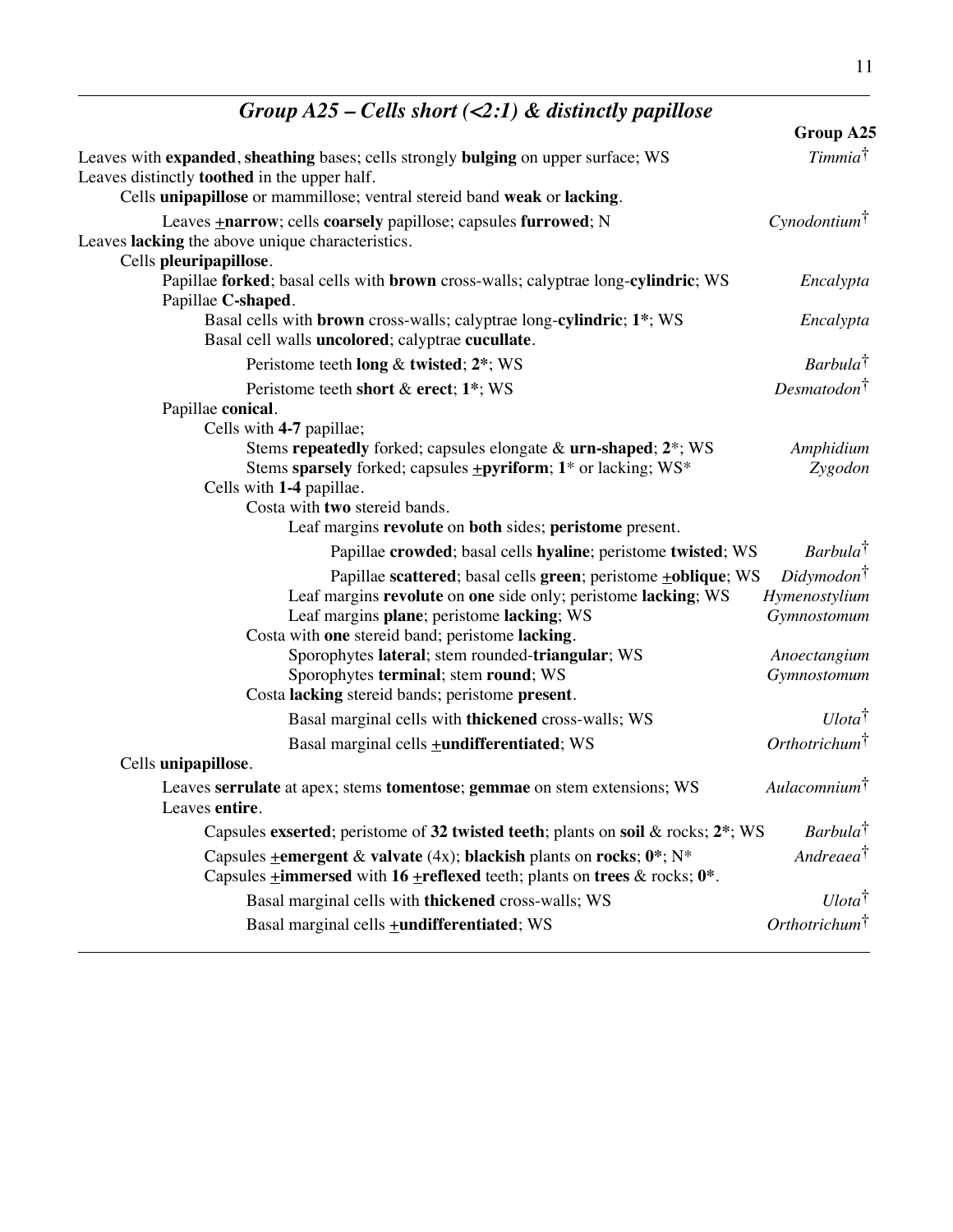| Group A26 – Cells short (<2:1) & smooth (or indistinctly ornamented*)                                                                                                                                                                                   |                                  |
|---------------------------------------------------------------------------------------------------------------------------------------------------------------------------------------------------------------------------------------------------------|----------------------------------|
|                                                                                                                                                                                                                                                         | Group A26                        |
| Leaves $\pm$ oblong-spathulate (broad in the middle & even broader above).<br>Leaf margins <b>inrolled</b> when dry (erect or plane when wet); cells <b>bulging</b> on upper surface; E<br>Leaf margins usually revolute, at least in part; cells flat. | Hyophila                         |
| Leaves $\pm$ <b>bordered</b> with <b>longer</b> cells; peristome teeth <b>short</b> & <b>erect</b> ; 1 <sup>*</sup> ; WS                                                                                                                                | $Desmatodon^{\dagger}$           |
| Leaves $\pm$ bordered with shorter cells; peristome teeth long & twisted; 1*; WS<br>Leaves unbordered.                                                                                                                                                  | $Tortula^{\dagger}$              |
| Propagula axillary; peristome of 32 spirally twisted teeth; $2^*$ ; WS                                                                                                                                                                                  | Barbula <sup>†</sup>             |
| Leaf margins plane; cells flat & large $(>15\mu)$ ; peristome none or rudimentary; 1 <sup>*</sup> ; WS<br>Leaves $\pm$ oblong-lingulate (tongue shaped) or oblong-ligulate (strap shaped); E & BC                                                       | $Pottia^{\dagger}$<br>Diphyscium |
| Leaves $\pm$ ovate (broadest in lower third; egg-shaped) & revolute; peristome of 32 teeth; 2 <sup>*</sup> ; WS<br>Leaves ovate-lanceolate to <b>lanceolate</b> (broadest near the base; lance-shaped).<br>Leaves with expanded, sheathing leaf bases.  | $Barbula^{\dagger}$              |
| Cells bulging on upper surface; capsules symmetric & oblong-ovoid; WS                                                                                                                                                                                   | Timmia                           |
| Cells smooth; capsules asymmetric & strumose (goiter-like swelling); WS<br>Leaves with paired teeth on bistratose margins.                                                                                                                              | <b>Oncophorus</b>                |
| Margins revolute below; cells with cuticular ridges; perichaetia terminal; $N^*$                                                                                                                                                                        | Plagiopus                        |
| Leaves bistratose, at least in part;<br>Leaves curved to crisped (dry); cells bulging or flat.<br>Calyptrae mitrate, lobed & plicate; 2*; WS<br>Leaves lacking any of the above unique characters.                                                      | Ptychomitrium                    |

*Continued below at left margin*